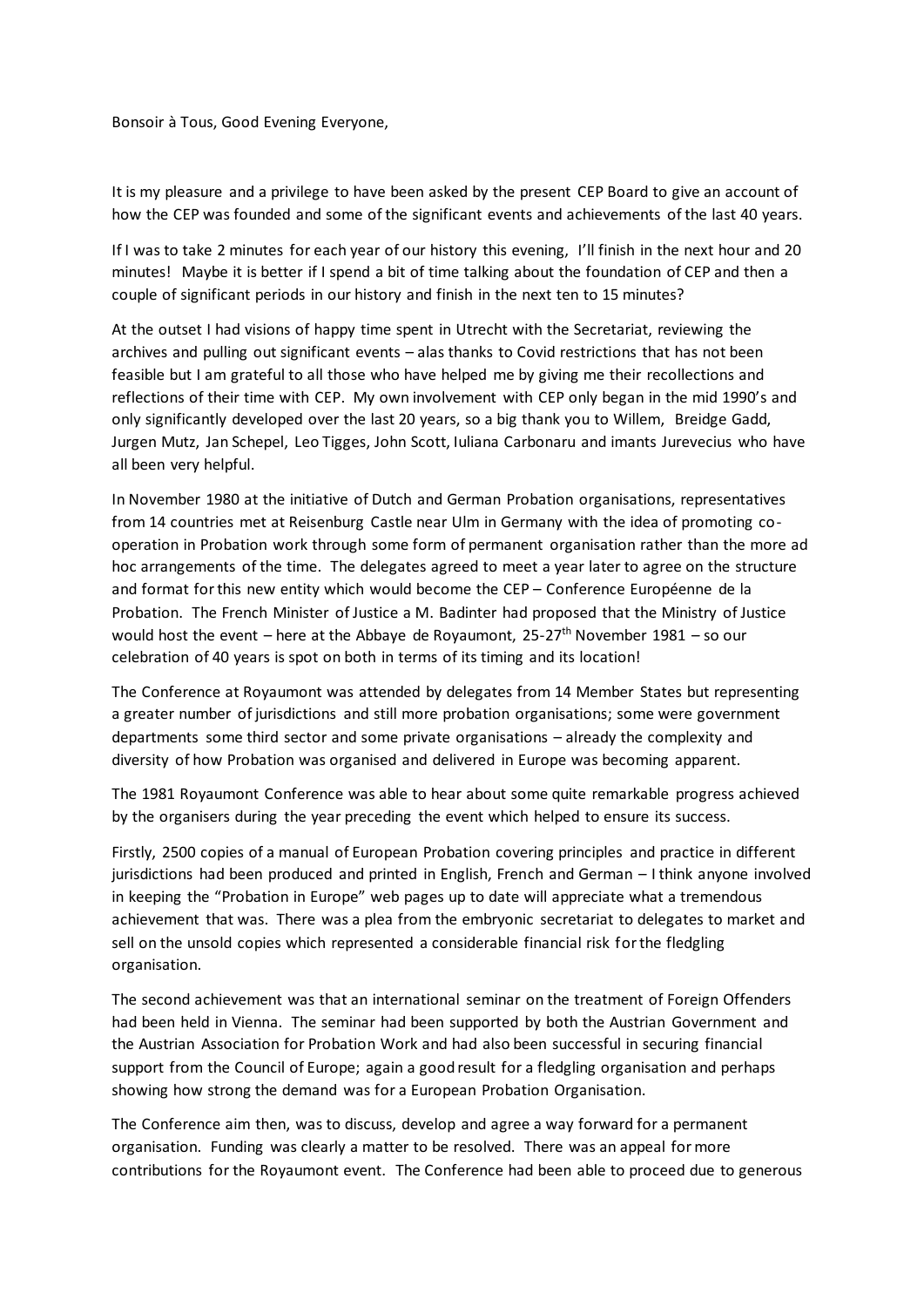pledges from the French and German governments with the Netherlands agreeing to underwrite up to 50% of the total costs. Nonetheless the organisers however welcomed all jurisdictions who wished to attend regardless of whether they had been able to contribute to the costs or not, in a pragmatic recognition that the prize of establishing an enduring organisation was more important than the short term financial pressures.

The Conference was clearly a success with the detailed Statute establishing the CEP complete with budget, subscription rates and the first President and Board members being dated February 1982. Breidge Gadd referred to the work of drafting it as "a tough assignment" for the Secretariat in the Netherlands and their lawyers. Despite the improvements in technology such as email I think it would be difficult to beat that timescale today.

The document recognised the diversity and complexity of delivering Probation work throughout Europe and it was possible to join as an "Active" or as an "Associate" member, the latter category arising as not all organisations felt they could commit to full membership without lengthy government enquiry and negotiation. Membership fees were linked to population size and organisation type. Individual membership was also available.

What is also clear from these early documents and the recollections of those involved is that the networking and social side of the Conference were a success and this continued into the events and meetings of the following years. Given that international travel was less frequent and more expensive in the 1980s and of course there was no internet or social media, CEP meetings were an important way for colleagues to learn from each other and share experience. I'm told singing by Board members was a feature of the early years' meetings, and a songbook was produced – maybe something to be revived – or maybe not? The organisation grew with 17 countries being members by the 1983 Windsor conference and consultative status with the Council of Europe being achieved by 1985.

General Assemblies took place every three years with 10 additional CEP events being hosted by 1995 as well as a number of other seminars and conferences organised by member jurisdictions. All events were translated into the three official languages of the CEP; English, French and German; an expensive and complex practice which did however have inclusivity benefits for some us.

The subject matters considered included a continued interest in foreign national offenders – a common concern then as now for most if not all our jurisdictions, along with developing alternatives to custodial sentencing, improving practice and discussion about establishing minimum standards for non-custodial sanctions through the Council of Europe leading to the C o E issuing a recommendation to member states in 1992. It was clear that CEP had quickly established itself as a professional and influential body within Europe and a centre of expertise for Probation and prisoner rehabilitation.

1989 and 1990 were significant years for Europe with the wave of democratic revolutions in the former Eastern bloc and subsequent elections of reform minded governments. Before long CEP was inviting observers from these jurisdictions to CEP events and subsequently CEP delegations visited in turn and offering advice and expertise in developing Probation Services.

Two colleagues from my time on the CEP Board Iuliana Carbonaru and Imants Jurevecius were kind enough to offer some reflections on the influence of CEP in the evolution of their Probation Services in Romania and Latvia. The Romanian Ministry of Justice joined CEP in 1999 a full two years before establishing their national Probation Service in 2001. The Ministry was determined that the new service should reflect the values and the standards laid out in the Council of Europe Probation Rules